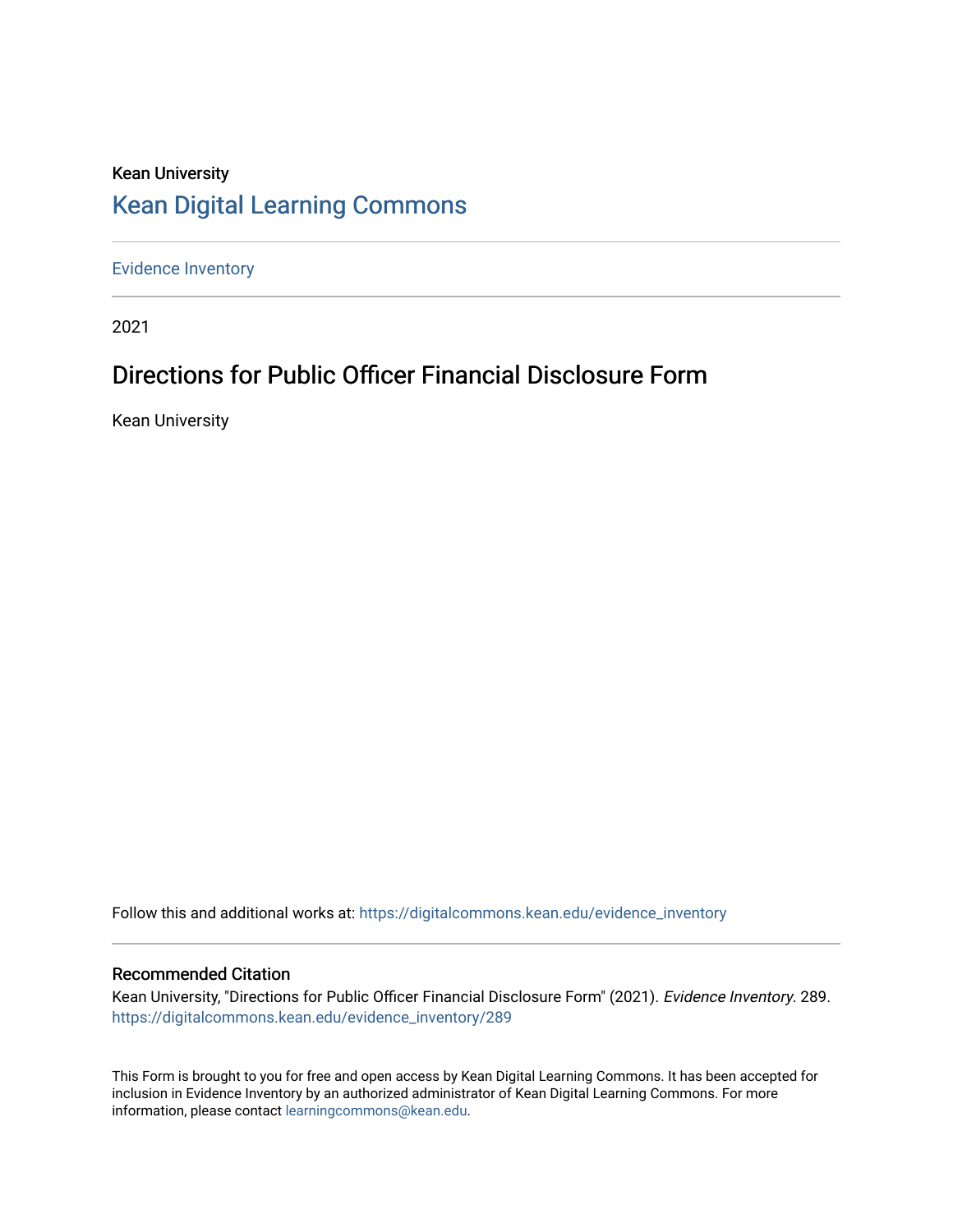# Directions for Public Officer Financial Disclosure Form

### Abstract

This document includes the directions for public officers regarding financial disclosures.

## Keywords

Financial Disclosure, Standard VII

This form is available at Kean Digital Learning Commons: [https://digitalcommons.kean.edu/evidence\\_inventory/289](https://digitalcommons.kean.edu/evidence_inventory/289)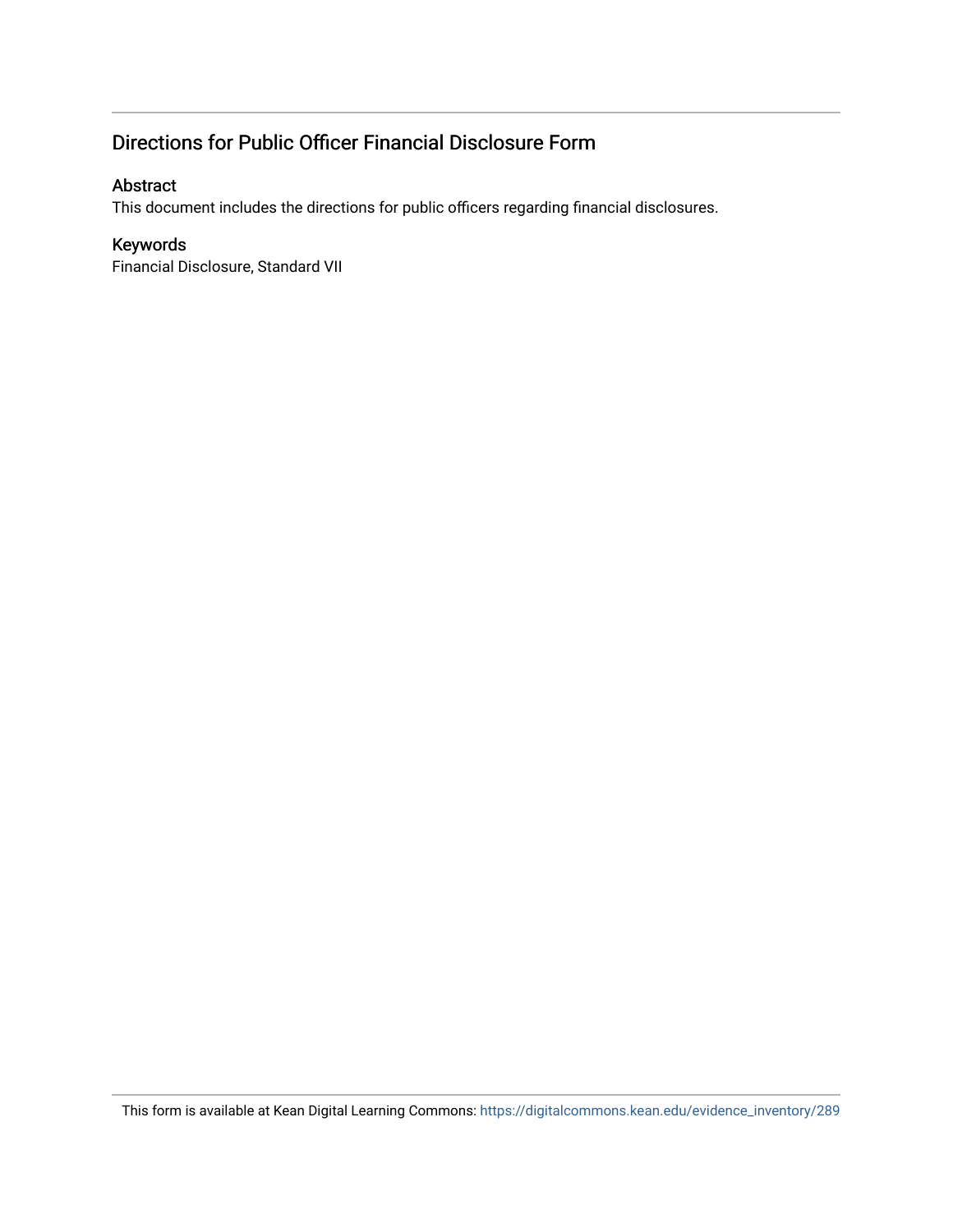### **2021 INSTRUCTIONS: FINANCIAL DISCLOSURE STATEMENT FOR PUBLIC OFFICERS**

*Important Note: Your 2021 Financial Disclosure Statement("FDS") is due no later than May 15, 2021. A \$50 per day late filing fee will be assessed .*

## *Important Note: Pursuant to N.J.S.A. 37:1-22, any references to "spouse" shall include a civil union pursuant to P.L.2006, ch. 103.*

**Electronic filing is mandatory for public officers unless you receive an exemption. If you are unable to file electronically, please contact our office at 609-292-1892. Before filling out your FDS, you must first obtain an Authentication Code by completing the request form on our website under "Financial Disclosure." The forms are fillable PDFs. These PDFs are unique in that they can be saved with Version 8.0 or higher of the free Adobe Reader program.** 

**Pursuant to** *N.J.S.A***. 52:13D-21(n), all FDSs must be made available on the State Ethics Commission's website. Therefore, DO NOT provide personal information on your FDS that is not required (social security number, home address and telephone number, tax returns, brokerage account numbers or statements, credit card numbers, names of spouses, civil union partners, domestic partners, or dependent children).** 

**Please fill in each line or section; indicate not applicable with "N/A" or "None."** 

#### **PAGE 1.**

**a. General Information: If you are completing the fillable PDF, please ensure that you fill in all blue lined areas on page 1. This information is required for coding purposes.**

**Date of Statement:** Use the date that the statement is submitted.

**Filing Year:** Enter filing year. If you are completing the fillable PDF, click the dropdown box; current filing year is 2021.

**Name of Public Officer:** Enter the first name, middle initial and last name of the public officer.

**Business Mailing Address:** Provide a complete mailing address; be sure to include zip code. If you use your home address, please so indicate and the staff will delete it for public record purposes.

**Email Address:** Optional.

**Position:** Indicate **official State title**. (i.e. Board member, Commissioner, etc.) Do not list your private employment in this section.

**Department or Agency:** Indicate State department or agency within which your public office, for which you are filing, is located. If you are completing the fillable PDF, click the dropdown box.

**Daytime Telephone Number:** Indicate telephone number where you can be reached in the daytime. (It is occasionally necessary for a staff member to contact a filer to obtain omitted information or for clarification of disclosed information.)

**Other governmental positions (Federal, State, County or Local) held by you, whether compensated or uncompensated:** All other governmental positions held by you must be listed, even if no compensation is received. This includes, but is not limited to, elected office, service on planning, zoning, environmental or tax boards, or utilities authorities.

**b. If you, your spouse, your civil union partner, your domestic partner or dependent children presently engages in any occupation, trade, business, profession or employment, list it here.** Domestic partner is defined in *N.J.S.A*.26:8A-3**.**  This information must also be listed on page 4, h.1, if income of more than \$1,000 is earned.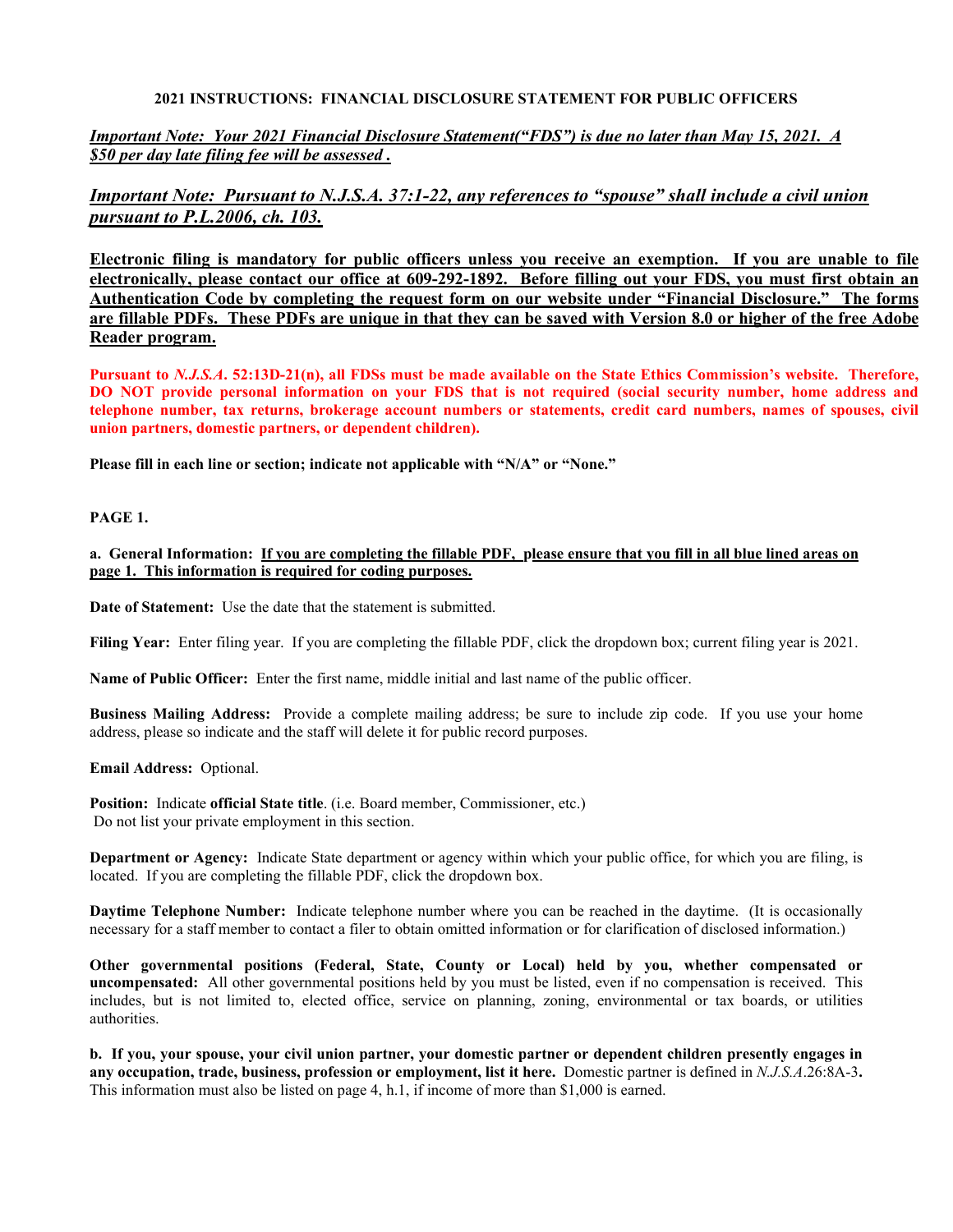Licenses: If you hold a license issued by a State agency that entitles you to engage in a particular business, profession, trade, or occupation (e.g. attorney, physician, nurse, pharmacist, engineer, real estate, insurance, private detective, teacher), so indicate. Note whether the license is active or inactive. Completing this section satisfies your obligation to report under *N.J.S.A.* 52:13D-23(e)(2).

#### **PAGE 2.**

**Contractual or Business Relationships with Agency Officers or Employees**. All personal contractual or business relationships with any officer or employee or special State officer or employee of your agency must be listed. Pursuant to Section X of the Uniform Ethics Code, an agency head, deputy head or assistant head is prohibited from engaging in any private business transactions with any employee in his/her agency.

#### **State Employment - Relatives**

#### *The Conflicts Law was amended in January 2006 to include a nepotism provision. N.J.S.A 52:13D-21.2.*

**c.1 If you have a relative employed in any State position, indicate here.** For the purpose of this question, relative means your spouse, your civil union partner, or your or your spouse's or your civil union partner's parent, child, brother, sister, aunt, uncle, niece, nephew, grandparent, grandchild, son-in-law, daughter-in-law, stepparent, stepchild, stepbrother, stepsister, half brother or half sister, whether the relative is related to you or your spouse or your civil union partner by blood, marriage or adoption.

**c.2 If you answered yes to c.1, provide the name of the relative(s) and the employing agency(ies).**

**c.3 Indicate whether you exercise authority, supervision or control, including personnel actions, over the individual(s) named in c.2.** 

**d. Ethics Training.** *The Conflicts Law was amended in January 2006 to include a mandatory training provision.*

**d.1 Indicate whether you have completed ethics training.**

**d.2 Indicate whether training was in-person or on-line.** Training modules are available on the State Ethics Commission website.

**d.3 If training was in-person, indicate whether it was provided by your agency or the State Ethics Commission.**

**d.4 Provide date that most recent training was completed (whether on-line or in-person).** If you completed the training modules on our website, you should have received a receipt for each module completed.

#### **PAGE 3.**

#### **e. Assets. These instructions apply to you, your spouse, your civil union partner, your domestic partner and dependent children.**

**Assets Required to be Disclosed.** Assets valued at more than \$1,000 must be disclosed. Indicate assets with a checkmark. Do not indicate dollar value. If asset is held jointly, place a check mark in the Public Officer box. The word "joint" should then be noted in the Spouse/Civil Union Partner/Domestic Partner box if applicable.

**Cash on Hand in Bank:** If total exceeds \$1,000, enter a checkmark.

**Notes Receivable-Secured and Unsecured:** Secured and unsecured notes receivable must be disclosed by entering a checkmark. A secured note is one supported or backed by security or collateral, such as real or personal property. The nature of the note(s), i.e., whether unsecured or secured by a contract, mortgage or other form of collateral, must be disclosed under h.5 on page 4. **(Do not disclose mortgages owed by you in this section; these should be listed under liabilities on page 6.)**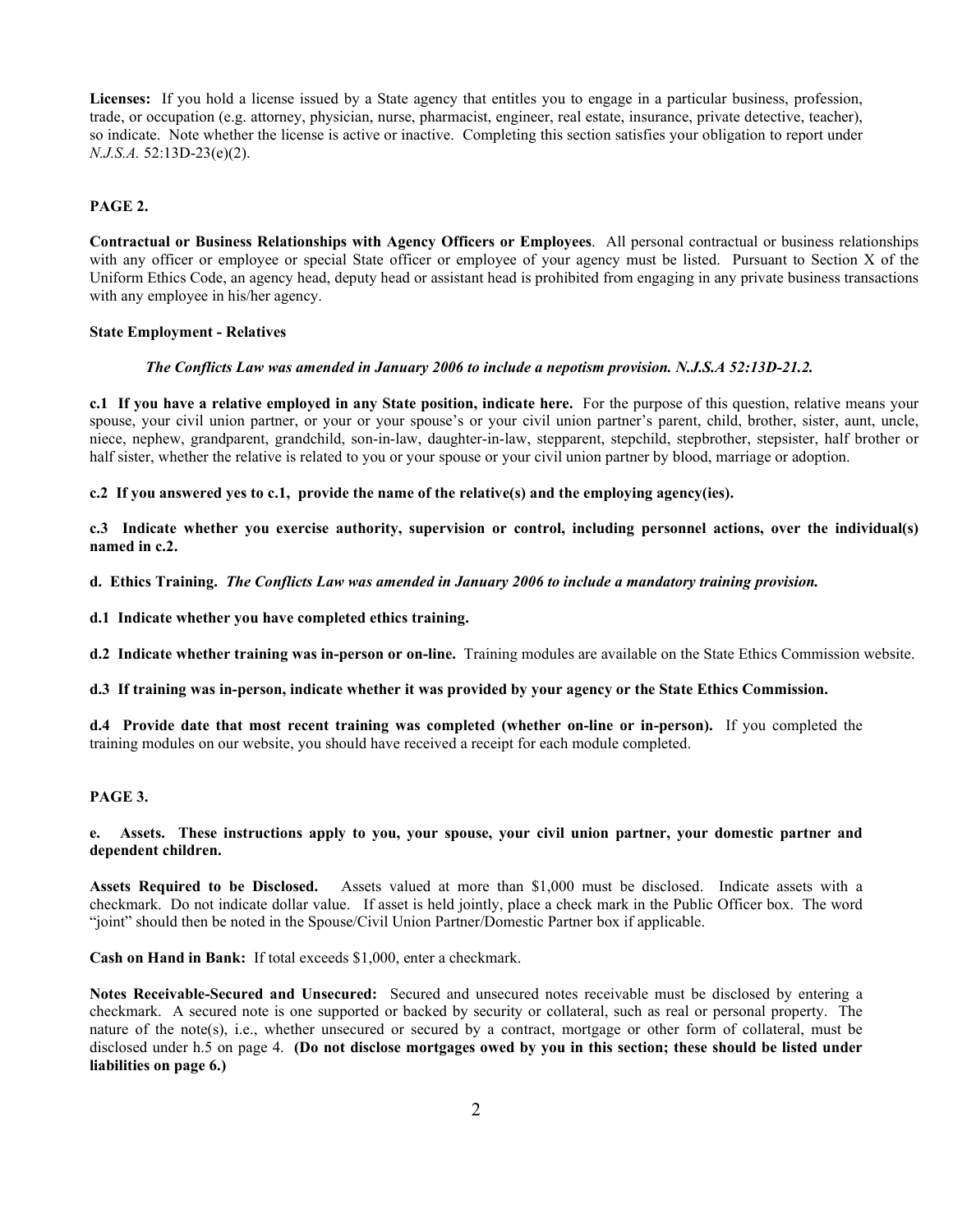**Accounts Receivable:** An account receivable is a debt owed to you that arises in the normal course of business dealings. Enter a checkmark to disclose such a debt and indicate the nature of the account(s) under h.5 on page 4.

**Government Bonds:** Check to disclose ownership of government bonds. Bonds should then be itemized (U.S., New Jersey State, New Jersey Local, Out-of-State and Foreign) on page 7, Schedule A, "Stocks and Bonds Held."

**Stocks and Corporate Bonds:** Check to disclose ownership of stocks and corporate bonds, including mutual funds. These must be itemized on page 7, Schedule A, "Stocks and Bonds Held."

**Interest in Contracts with Government Instrumentalities:** Enter a checkmark to disclose an interest in any contract(s) with any governmental entity. Contracts should then be itemized on page 8, Schedule B, "Interests in Contracts with Government Instrumentalities."

**Real Estate Interests**. Indicate by checkmark ownership of any real property, in whole or in part. Include primary residence, vacation homes, rental property, commercial property and land holdings. Itemize real estate holdings on page 9, Schedule C.

**Accumulated Cash Value of Life Insurance**. Enter a checkmark if life insurance redemption value is more than \$1,000.

**Total Value of Pension Fund.** Enter a checkmark if the total value of all pension funds including State of New Jersey and any other plans established by you, your spouse, your civil union partner, your domestic partner or former employers (IRA, Keogh, annuities, etc.) exceeds \$1,000.

**Vehicles.** Indicate with a checkmark if value exceeds \$1,000.

**Other Assets.** Itemize and list asset(s) if value exceeds \$1,000.

**f. Blind Trust Agreements.** A blind trust is one in which the grantor has no management rights and has no knowledge of or control over the acquisition or disposition of trust assets. All blind trusts must receive the approval of the Commission and must possess the characteristics outlined in the Commission's Guidelines on Blind Trusts.

**g. Interest in closely held corporations, partnerships, sole proprietorships, or similar business entities**. Interest is defined as any ownership or control of any profits or assets of such business entity. Check "yes" and remember to itemize on Schedule D, page 10, if you have such an interest.

#### **PAGE 4.**

**h. Income.** Identify all sources of income.

| The following need not be disclosed.<br>-income from any source totaling less than \$1,000. |
|---------------------------------------------------------------------------------------------|
|                                                                                             |
| -cash gifts of less than \$100 in the aggregate received from a person.                     |
| -non-cash gifts with a fair market value of less than \$200 in the aggregate                |
| received from a person.                                                                     |
| -gifts of less than \$3,000 in the aggregate received from a relative.                      |
| (Relative includes a spouse, your civil union partner domestic partner, son, daughter,      |
| grandson, granddaughter, father, mother, grandfather, grandmother, great-grandfather,       |
| great-grandmother, brother, sister, nephew, niece, uncle, or aunt. Relatives by adoption,   |
|                                                                                             |
| half-blood, marriage or remarriage, shall be treated as relatives of the whole kinship.)    |

**h.1. Employment**. Include your State position if compensation of more than \$1,000 is received, as well as any other employment, full or part-time, for you, your spouse, your civil union partner, your domestic partner or dependent children. Indicate commencement date(s) and termination date(s), if applicable.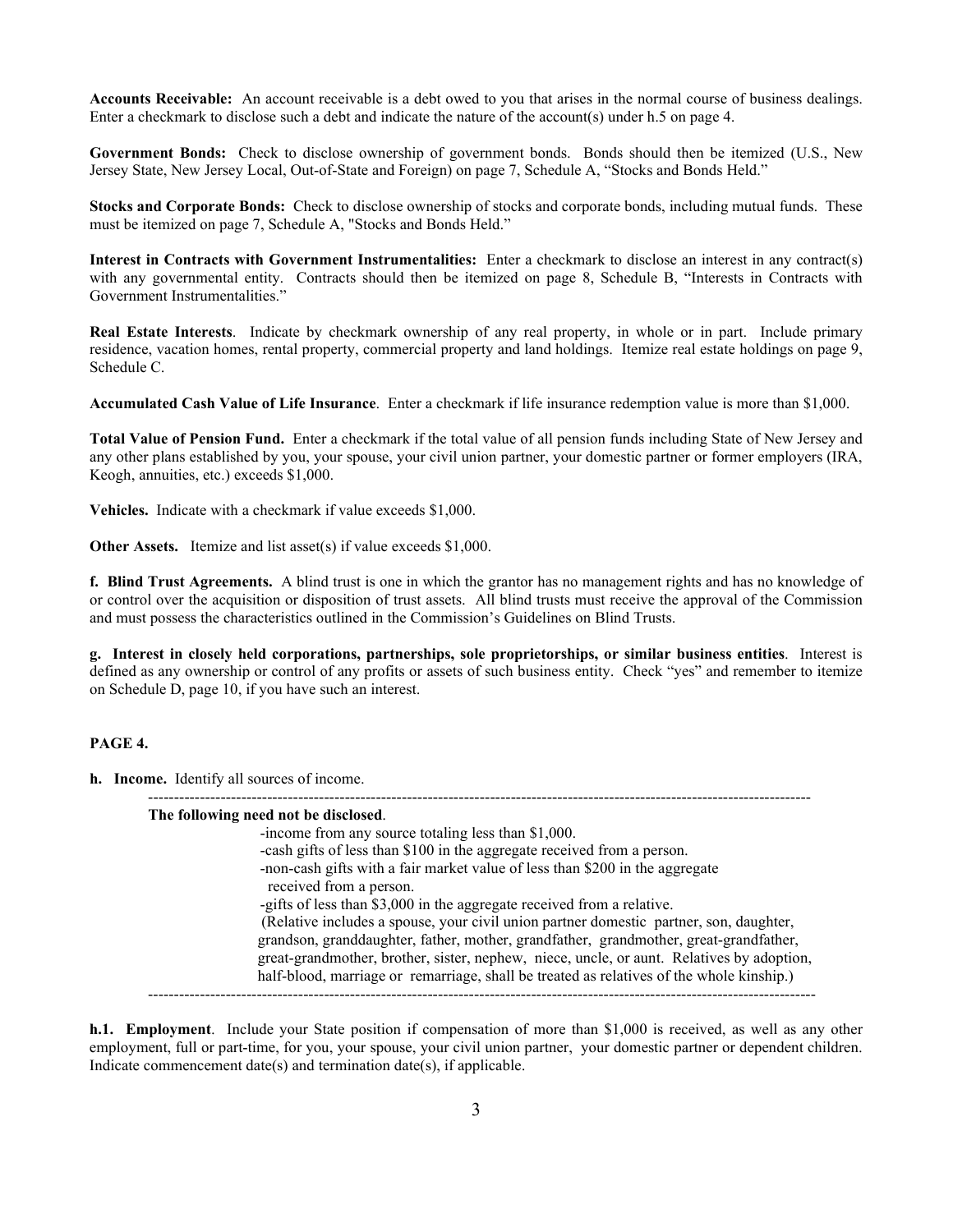Income in the nature of "delayed" compensation, including deferred or future income from the practice of a profession, should be reported here.

**h.2. Compensated directorships and other fiduciary positions.** List only **compensated** directorships and other fiduciary positions here. One is said to act in a fiduciary capacity when the business that he/she transacts or the money or property that he/she handles is not his/her own or for his/her own benefit but for the benefit of another person (executor of an estate, trustee, receiver in bankruptcy). Be sure to also list these positions in section i. on page 5.

**h.3. Contractual arrangements.** All contractual arrangements producing or expected to produce income must be listed. Contractual arrangements include, but are not limited to, a buyout agreement, severance payments, a purchase contract, contract of sale, lease or rental agreement of any goods or services or license.

**h.4. Capital Gains.** Enter a checkmark for capital gains here and itemize on Schedule E, page 11. A capital gain is a profit realized on the sale or exchange of a capital asset (stocks, bonds, house, property, car, etc.).

**h.5. Miscellaneous Sources of Income.** Honoraria, lecture fees, reportable gifts, and other miscellaneous sources of income must be disclosed here, including but not limited to Social Security, pensions, bank interest, dividends, rental income, accounts and notes receivable, and royalties over \$1,000. List each source on the line(s) provided.

#### **PAGE 5.**

**i. Compensated or uncompensated offices, trusteeships, directorships or positions of any nature held by you, your spouse, your civil union partner, your domestic partner or dependent children, with any firm, corporation, association, partnership or business.** List all applicable positions and indicate whether held by the State officer, spouse, civil union partner, domestic partner or dependent child. Also, indicate whether the business entity in question does business with a casino or the State or is regulated, licensed or inspected by a State agency.

**PAGE 6.** 

**j. Liabilities**

 **The following liabilities need not be disclosed.**

 -Less than \$10,000 owed to a relative. -Less than \$1,000 owed to any other person. -Loans with an outstanding balance of less than \$10,000 as of the close of the preceding calendar year, secured by a personal motor vehicle, and household furniture or appliances where the loan did not exceed the purchase price of the item. -Revolving charge accounts where the outstanding liability did not exceed \$10,000 in total as of the close of the preceding calendar year. -------------------------------------------------------------------------------------------------------------------------------

------------------------------------------------------------------------------------------------------------------------------

List all of your liabilities and those of your spouse, civil union partner, domestic partner and dependent children and identify the creditor. Provide value classes of liabilities of public officers and spouse, civil union partner or domestic partner only. Do not include value classes of liabilities of dependent children. Liabilities include, but are not limited to, notes and accounts payable, past due taxes, mortgages or liens, and loans on life insurance. It is not necessary to list the current year's real estate taxes as a liability. However, if such taxes are not current, the value class of the arrears should be listed. **Note that you must indicate a value class for each listed liability. Value classes are listed at the bottom of the page.** 

**Forgiven Liabilities.** If any liability has been forgiven by any creditor within the last 12 months, provide the name of the creditor and indicate the value class. **(Do not list liabilities that you have satisfied in full.)**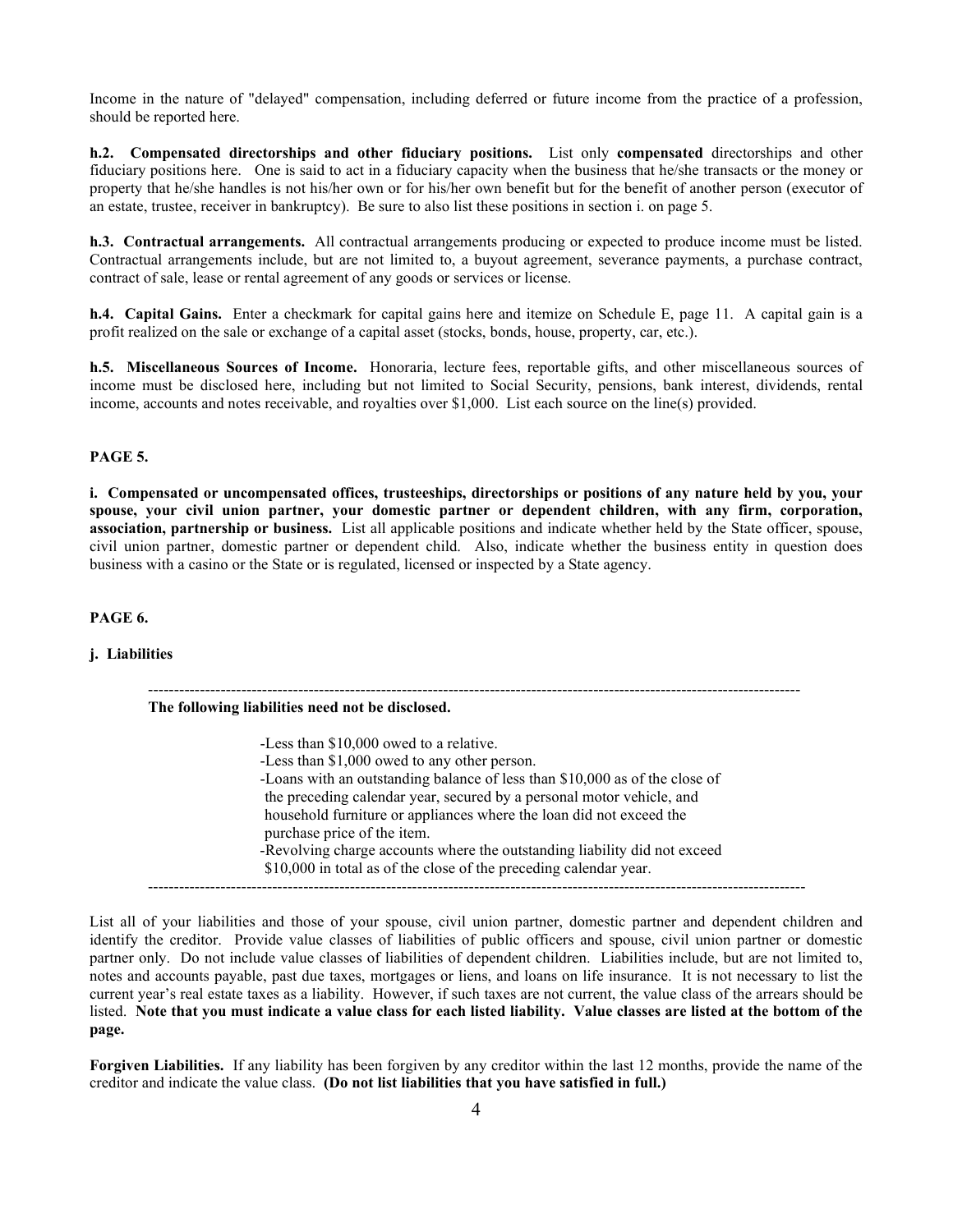#### **PAGE 7. Schedule A - Stocks and Bonds Held**

List the type of security (stock or bond), issuer, and whether security is held by you, your spouse, your civil union partner, your domestic partner or dependent children. If ownership exists through a **mutual fund**, you need not list individual stocks, but you must list the name of the mutual fund or holding company. If ownership exists through a beneficial trust and you have no knowledge of the stocks or bonds owned, list the name of the trustee.

If you or your spouse, civil union partner, domestic partner or dependent children owns **more than 10% of the total stock of any company,** the percentage of ownership must be disclosed.

#### *If you are filing a paper form, make additional copies of Page 7 as needed.*

*If you are completing the fillable PDF and require additional copies of Page 7 to complete your disclosure, click the blue button at the bottom of Page 7. You will be taken directly to the added page, which will appear after the Attestation Page. Continue to click the blue button at the bottom of the page, as needed. Once you have completed the disclosure of all stocks and bonds, you must scroll back to Page 8 to complete the remainder of your disclosure form.* 

#### **PAGE 8. Schedule B - Interests in Contracts with Government Instrumentalities**

Business or commercial transactions involving the sale, conveyance, or rental of any goods or services to any State, county or municipal or other public agency in New Jersey must be disclosed.

#### **PAGE 9. Schedule C - Real Estate Interests**

1. **Indicate all real estate holdings, in whole or in part, of you or your spouse, civil union partner, domestic partner or dependent children.** Be sure to list your primary residence, vacation residence, residential and commercial rental properties, and land under this section. Real estate interests must also be disclosed on page 3.

2. **Shared real estate interests with individuals employed by the same State agency**. If any of the individuals sharing a real estate interest is employed by the same State agency, please disclose the names of those individuals and whether there is a supervisor/subordinate relationship between the individuals in question.

Under Commission precedent, officers in the same State agency in a supervisor/subordinate relationship are not permitted to have joint business interests. The Commission requires that these situations be remedied by the termination of the business relationship or the supervisor/subordinate relationship.

3. **Government tenants/government action pending.** List the name of any government instrumentality that is a tenant in any property listed under question 1.

Also, disclose whether any government instrumentality has before it an application, complaint or proceeding directly affecting any property listed under question 1.

#### **PAGE 10. Schedule D - Interest in Closely Held Corporations or Similar Business Entities. (Interest is defined as any ownership or control of any profits or assets of such business entity.)**

Indicate whether the interest is held by you or your spouse, civil union partner, or domestic partner. Be sure to provide a description of the activities of the business as well as **the duties and responsibilities of your State position**.

#### *If you are filing a paper form, make additional copies of Page 10, as needed.*